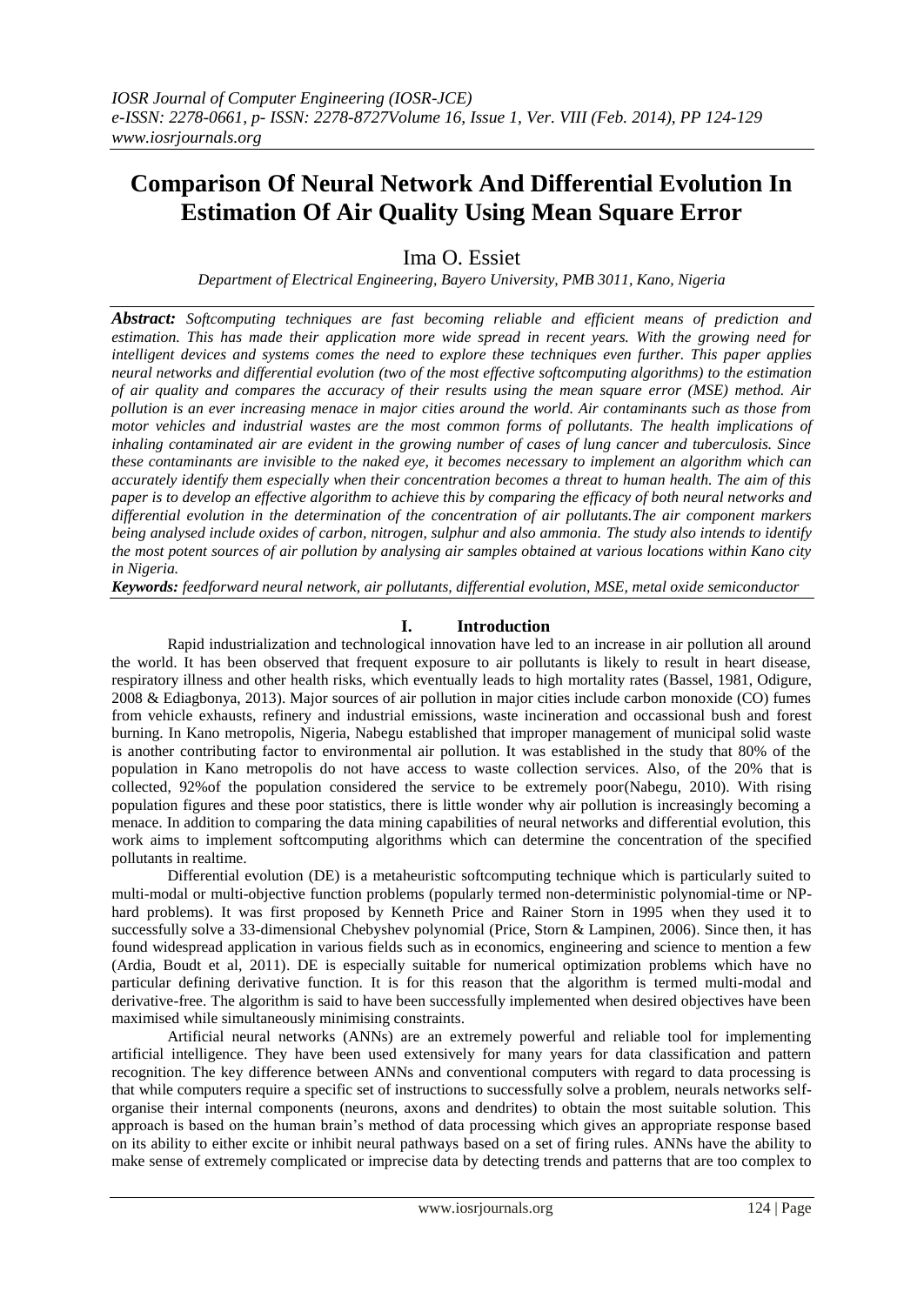be seen by humans and available computer techniques (Buhari, 2011). The first artificial neuron was applied by neurophysiologist Warren McCulloch and logician Walter Pitts in 1943.

#### **II. Theoretical Background**

The mean square error (MSE) method of data estimation is used to obtain the estimate of an unknown quantity U in terms of certain predetermined or observed data (Guo, Shamai & Verdu, 2005 & Shannon, 1948). Assume  $A_1, A_2, \ldots, A_n$  represent a sequence of random variables about which a set of observations are available, and *U* represents the unknown random variable. The task is to obtain the best possible estimate for U in terms of the known observations  $A_1, A_2, \ldots, A_n$ . Assume,

$$
\bigcup_{i=1}^{A} \Gamma(A_1, A_2, \dots, A_n) = \Gamma(A) \tag{1}
$$

Equation (1) represents an estimate for U in terms of the known observations.  $\Gamma(\cdot)$  can be either a linear or non-linear function of  $A$  . The error of the above estimate is given by:  $\varepsilon(A) = U - \overline{U} = U = \Gamma(A)$ (2)

 $\left| \mathcal{E} \right|^2$  is the square of the above error. Since  $\mathcal{E}$  is also a random variable,  $M(|\mathcal{E}|^2)$  is the mean square error (MSE). MSE minimization (MMSE) criterion for estimation involves minimizing the MSE by variation over all possible forms of  $\Gamma(\cdot)$ . With this criterion, the function estimator is chosen such that the MSE is at a minimum (Bhattad & Narayanan, 2004). Under the MMSE, the best estimator for the unknown  $U$  in terms of

 $A_1, A_2, \ldots, A_n$  is given by the conditional mean of U given  $\stackrel{\wedge}{A}$  such that:

$$
\hat{U} = \Gamma(\hat{A}) = E\{U \mid \hat{A}\}
$$
  
The MSE is given by:  

$$
\frac{1}{2} \left(1 + \frac{1}{2}\right)^2 = \frac{1}{2} \left(1 + \frac{1}{2}\right)^2
$$
 (3)

$$
\delta_{\varepsilon}^{2} = \mathbb{E}\{|\varepsilon|^{2}\} = \mathbb{E}\{U - \hat{U}\bigg|^{2}\} = \mathbb{E}\{U - \Gamma(\hat{A})\bigg|^{2}\}
$$
\n(4)

The minimum value of the MSE is given by:

$$
\delta_{\min}^2 = \mathcal{E}\left\{ U - \mathcal{E}(U \mid \mathbf{A}) \right\}^2 \tag{5}
$$

The measured air sample points form the observed data from which the MSE can then be estimated for both good and poor air quality given the desired values for both observation sets.

DE as an optimization algorithm is best suited to non-continuous, noisy and random-type problems (Zhang & Sanderson, 2009). Examples of such problems include parallel computing, multi-objective and constrained optimization, and filter design. DE as an optimizer performs the following in order to obtain the best possible solution to a problem:

 Initialization: This is the first step in the DE optimization process and includes *boundary specification* and *index generation*. Boundary specification entails setting upper and lower limits for parameters. This is done using upper and lower initialization vectors  $v<sub>u</sub>$  and  $v<sub>l</sub>$ . Index generation involves using vector parameters with values ranging from  $0 - g$ . The d-th parameter of the m-th vector has an initial value:

$$
x_{d,m,0} = rand_d(0,1) \cdot (v_{d,u} - v_{d,l}) + v_{d,l}
$$
\n(6)

The random number generator  $rand_d(0,1)$  returns a uniformly distributed random number within the range [0,1) . The subscript 0 is added to indicate that the value being obtained is an *initial value*. DE treats all variables internally as floating-point values irrespective of their type.

 Mutation: This involves obtaining a trial vector population (child vector) from the existing or parent population. This vector is called the *mutant vector*, M and its purpose is to control the rate at which the vector population evolves. It is obtained according to the following relation:

$$
M_{i,g} = x_{r0,g} + F \cdot (x_{r1,g} - x_{r2,g})
$$

(7)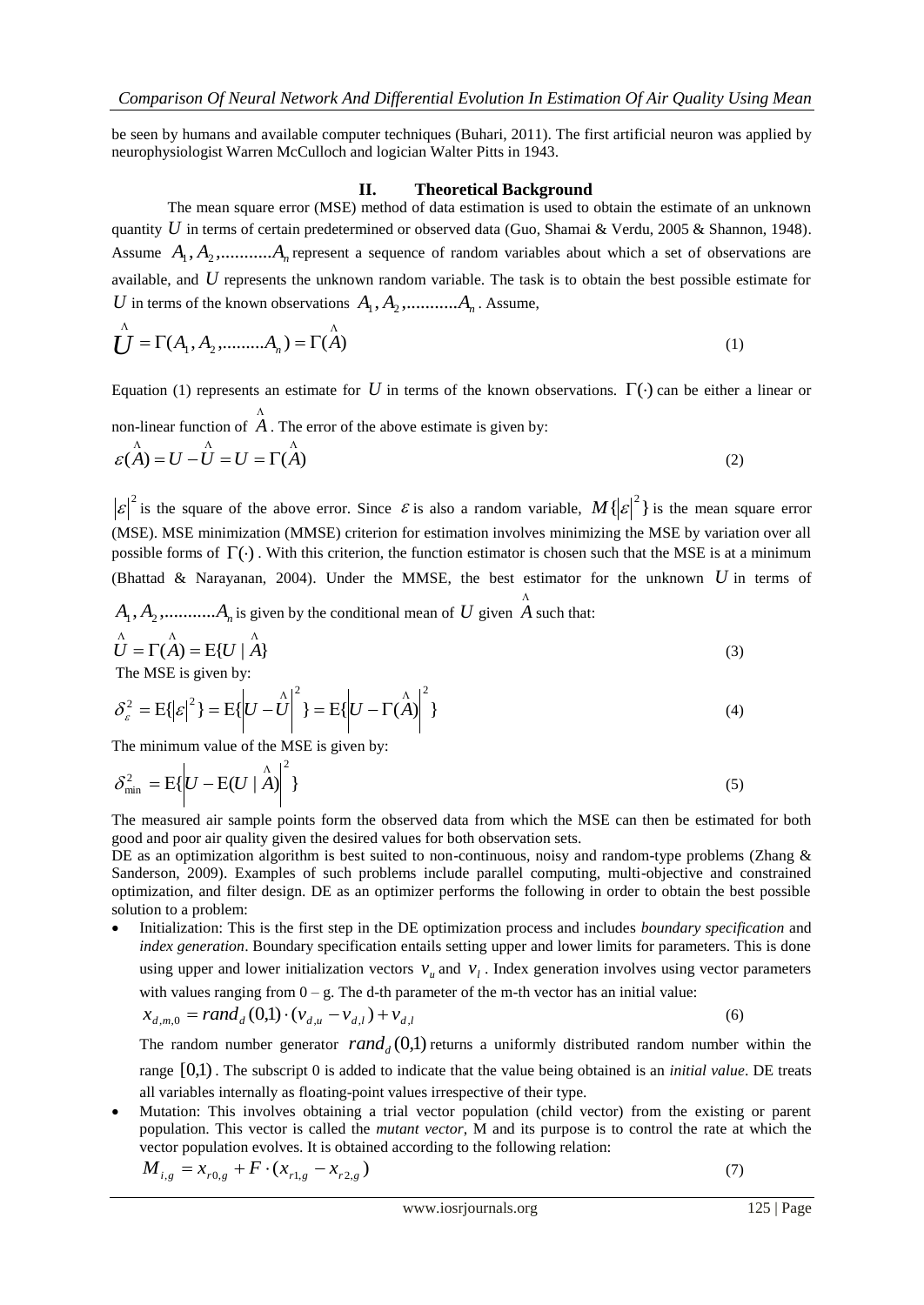Where F is the scaling factor (with an upper limit of 1.0), r0=base vector index, i=vector index,  $r_1$ ,  $r_2$ =difference vectors

Equation (7) represents a form of mutation called differential mutation

 Crossover: This stage distinguishes DE from other evolutionary algorithms. While most EAs have the entire population moving together, DE allows only the best fitting candidates to move on to the next stage. This stage involves crossing each vector with a mutant vector  $N_{i,g}$  such that:

$$
N_{i,g} = N_{j,i,g} = \begin{cases} M_{j,i,g} & \text{if } (rand_j(0,1) \le C_r \text{ or } j = j_{rand} \\ x_{j,i,g} & \text{otherwise} \end{cases}
$$
(8)

Where  $C_r$ =crossover probability  $(0,1)$ 

If the random number is less than or equal to  $C_r$ , the trial parameter is inherited from  $M_{i,g}$ . Otherwise it is copied from  $x_{i,g}$ .

 Selection: DE compares the trial vector to the target vector from which it inherits its parameters. If the trial vector has an objective function value equal to or less than that of the target vector, it replaces the target vector in the next generation. Otherwise, the target vector retains its position in the population for at least

one more generation. The trial vector  $t_{i,g}$  is compared to the target vector  $x_{i,g}$  according to the relation:

$$
x_{i,g+1} = \begin{cases} t_{i,g} & \text{if } f(t_{i,g}) \le f(x_{i,g}) \\ x_{i,g} & \text{otherwise} \end{cases}
$$
 (9)

Once a new population has been selected, the steps described above are repeated until an optimum is located or the specified maximum number of generations is reached.

The DE strategy employed in this work is the DE/rand/1/bin where *rand* denotes that a candidate for mutation is randomly chosen , *1* denotes that a single difference vector is used, and *bin* shows that crossover is according to independent binomial experiments.

Artificial neural networks (ANNs) function based on biological neurons. It is a known fact that humans have the ability to deduce or learn from past experiences. This ability is adopted by ANNs to draw conclusions based on patterns they recognise from data that is presented to them. They have been used extensively in timeseries prediction in finance, medical diagnosis, and fraud detection (Papert & Minsky , 1969). It should be noted that neural networks are only as good as the training set used to generate them. As a result, the training stage of neural network development is vital. Training data also has to be updated regularly if the neural network results are to remain accurate (Alkon, 1989). Neural networks are suitable for prediction and estimation especially when input and output data patterns are well understood. Supervised and unsupervised learning are the two most common methods of training neural networks. The former involves adjusting network weights in order to minimize the errorbetween desired and actual outputs. The latter involves training the neural network in such a way that similar input data would yield the same results. In other words, the neural network is allowed to organise itself since no dependent variable(s) is/are specified in the training data. Another effective technique of training neural networks is back-propagation (developed in the 1980s). It minimizes the error by taking the difference between actual and desired results and feeding this error back through the network while adjusting network weights (Lipmann, 1987). Figure 1 shows the structure of an artificial neuron.



**Figure 1.** Artificial Neuron (Perceptron)

The neural network structure being used in this work is a feed forward neural network with learning by backpropagation. Feed forward neural networks allow data flow in only one direction(from input to output). A hidden layer makes the network more powerful by allowing it to recognize more patterns (Aleksander & Morton, 1990).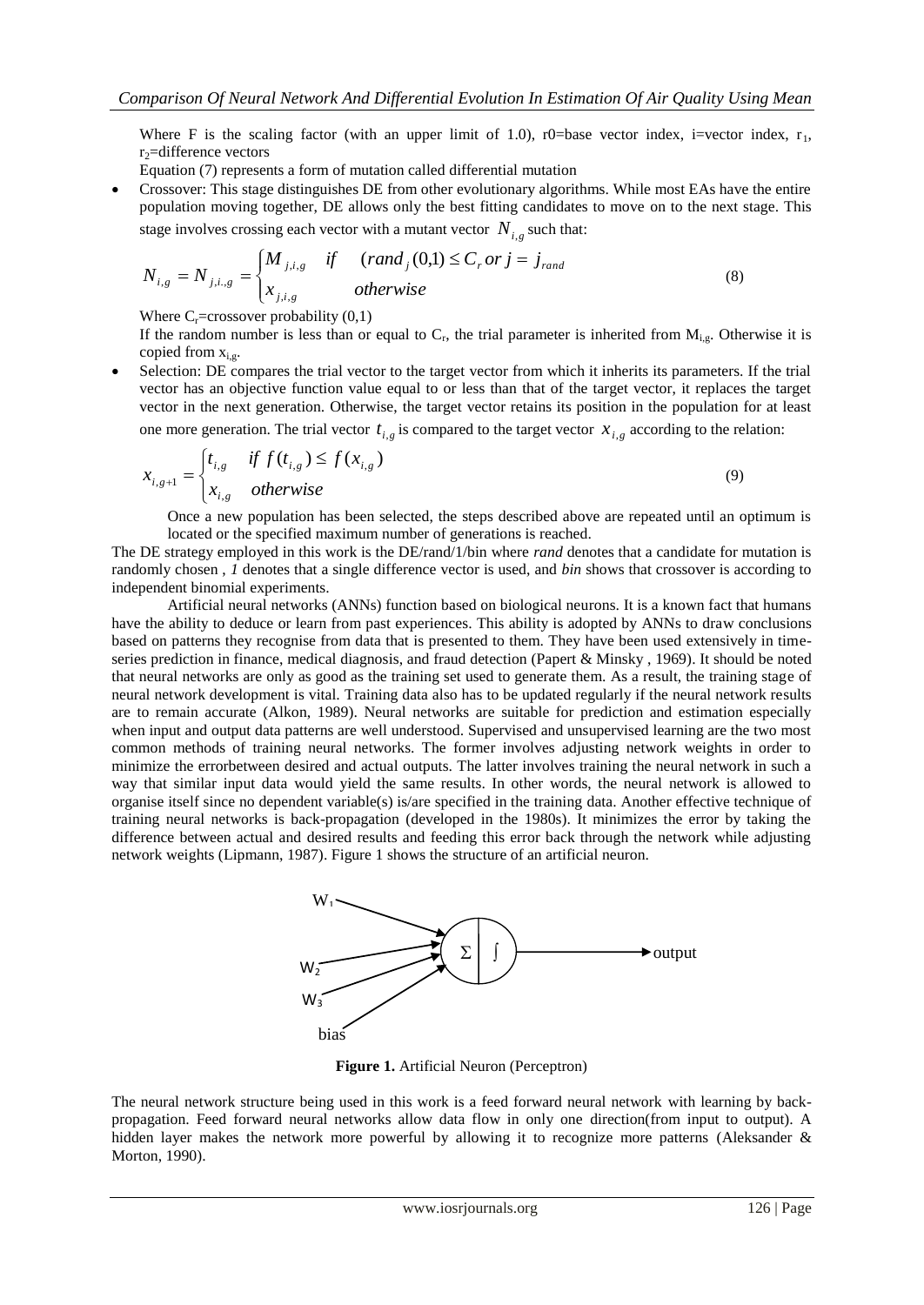## **III. Neural Network Simulation and DE Algorithm**

The structure of the feedforward neural network to be used in the simulation of air samples consists of a single process layer to minimize overfitting. The transfer function used in the training process is the sigmoid or squashing function defined by the relation:

$$
f(x) = \frac{1}{1 + e^{-\sum_{i} w_i x_i}}
$$
(10)

Error back-propagation learning is enforced using the steep descent minimization method (Essiet, 2014). Weight and threshold coefficients between any two nodes *a* and *b* are adjusted according to the following expressions:

$$
w_{ab}^{k+1} = w_{ab}^k - \eta \left(\frac{\partial E}{\partial w_{ab}}\right)^k
$$
  

$$
v_a^{k+1} = v_a^k - \eta \left(\frac{\partial E}{\partial v_a}\right)^k
$$
 (11)

Where  $\eta$  is the learning rate and  $E$  is the back-propagation error

Neural simulation is carried out using Neurosolutions version 5 training software. The structure of the neural network is shown in figure 2 below:



**Figure 2**. NeuroSolutions Breadboard Simulation of feedforward Neural Network

Air data samples were obtained using a Figaro TGS 2602 air quality monitor in three (3) separate locations around Kano metropolis namely Sabon Gari market, Kano City centre and Nassarawa GRA.

The TGS 2602 has high sensitivity to air contaminants (such as cigarette smoke) as well as hydrogen sulphide from waste materials. The sensor measurements are taken according to atmospheric temperature (°C)/% of relative humidity(RH). Measurements were generally taken at 30ºC/60%RH to ensure uniformity of results. The flowchart summarising the DE algorithm used is shown in figure 3:



**Figure 3.** DE Algorithm for Air Quality Data Analysis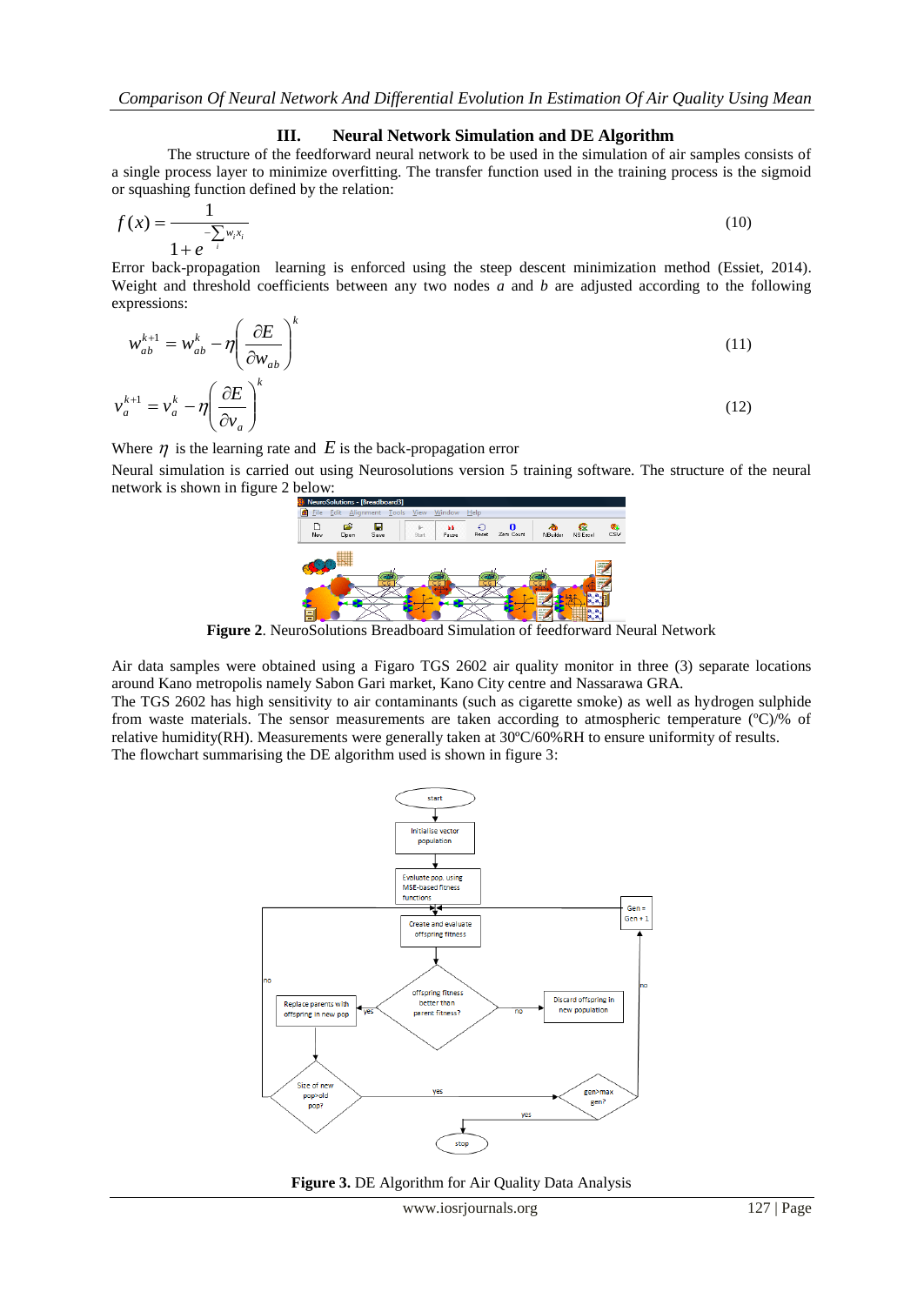#### **IV. Discussion of Results**

The neural network and DE algorithm were both used to analyse air sample points obtained using the TGS 2602. The samples obtained at Sabon Gari market and Kano City centre were analysed as having poor quality while those obtained at Nassarawa GRA were good quality samples. 150 sample points were obtained for the poor quality class while 120 sample points were obtained for the good quality class. Data points were obtained in terms of the sensor resistance ratio at 30ºC/60%RH. The sensor resistance is obtained according the following relation:

$$
R_{sensor} = \frac{V_{supply} - V_{output}}{V_{output}} \times R_{load}
$$
\n(13)

Sensor resistance ratio values of between 0.80 and 0.95 were generally observed for good air quality while 1.20 - 1.65 was recorded for poor air quality. The confusion matrix results for neural network and DE respectively are as below:

| Table 1. Confusion matrix showing accuracy of data mining results using neural network |  |  |  |  |  |
|----------------------------------------------------------------------------------------|--|--|--|--|--|
|                                                                                        |  |  |  |  |  |

|                              | Good air<br>quality<br>(predicted) | Poor air<br>quality<br>(predicted) | Accuracy<br>$\frac{0}{0}$ |
|------------------------------|------------------------------------|------------------------------------|---------------------------|
| Good air quality<br>(actual) | 109                                | 11                                 | 90.8%                     |
| Poor air quality<br>(actual) |                                    | 112                                | 93.3%                     |
| Overall<br>Accuracy          |                                    |                                    | 92.05%                    |

**Table 2**. Confusion matrix showing accuracy of data mining results using differential evolution

|                              | Good air<br>quality<br>(predicted) | Poor air<br>quality<br>(predicted) | Accuracy<br>$\%$ |
|------------------------------|------------------------------------|------------------------------------|------------------|
| Good air quality<br>(actual) | 111                                |                                    | 92.5%            |
| Poor air quality<br>(actual) | 6                                  | 114                                | 95.0%            |
| Overall<br>Accuracy          |                                    |                                    | 93.75%           |

The results obtained above show that DE was found to be slightly more accurate at predicting correct results for both sets of data compared to the neural network. Tabulated results comparing both algorithms using the proposed mean square error (MSE) method (crossection of 30 trials) are shown below:

**Table 3**. Comparison of DE and Neural Network Using MSE (results obtained using MATLAB)

| <b>Session</b> |                              | <b>Neural Network</b> | <b>Differential Evolution</b> |            |  |
|----------------|------------------------------|-----------------------|-------------------------------|------------|--|
|                | Convergence rate<br>(epochs) | <b>MSE</b>            | Convergence Rate<br>(epochs)  | <b>MSE</b> |  |
|                | 220                          | 1.778E-15             | 117                           | 1.888E-24  |  |
| 5              | 345                          | 1.896E-09             | 168                           | 1.954E-21  |  |
| 10             | 163                          | 3.616E-17             | 202                           | 1.432E-19  |  |
| 13             | 456                          | 2.688E-15             | 196                           | 2.623E-22  |  |
| 16             | 203                          | 1.962E-12             | 216                           | 2.851E-26  |  |
| 19             | 144                          | 2.122E-20             | 200                           | 1.081E-25  |  |
| 21             | 298                          | $1.863E-23$           | 114                           | 2.869E-15  |  |
| 24             | 317                          | 1.118E-21             | 109                           | 2.452E-12  |  |
| 27             | 206                          | 1.264E-21             | 120                           | 1.814E-23  |  |
| 30             | 172                          | 1.786E-22             | 153                           | 1.659E-22  |  |